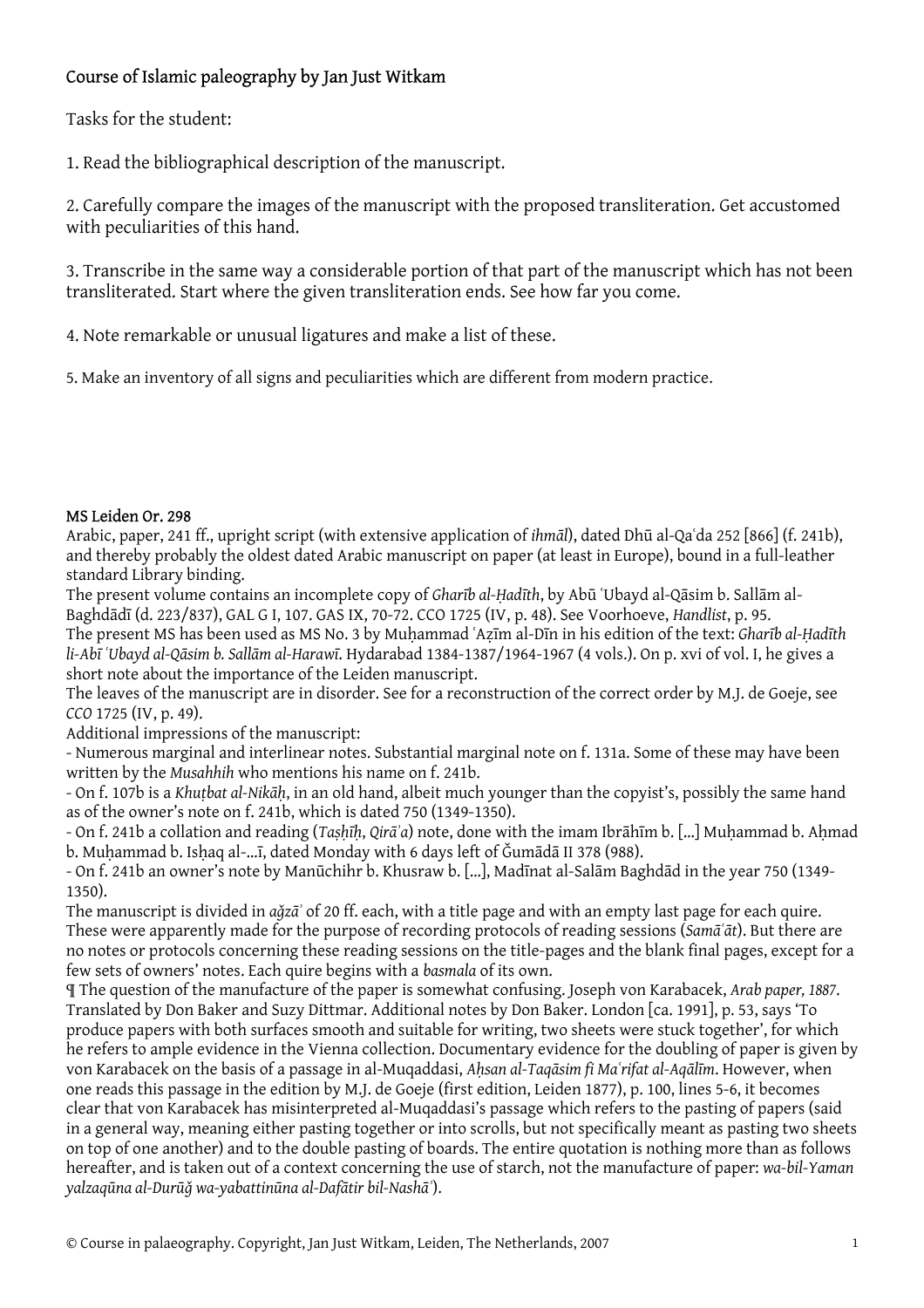Jonathan M. Bloom, *Paper before print*. *The history and impact of paper in the Islamic world*. New Haven & London 2001, pp. 58-60, equally disagrees with the theory that old paper consists of two leaves pasted together. He says (pp. 58, 60): 'The tendency for the pages to split is actually a result of delamination, a condition seen in many early papers, such as the Vatican manuscript. When the pulp was not sufficiently beaten, the outer layers of the cellulose | fibers did not detach and form physical and chemical bonds with adjacent microfibrils, and the resulting paper has weak internal cohesion. This condition was exacerbated when the paper was given a hard surface with the application of size. The weaker interior splits easily in two, revealing a rough, woolly, and feltlike inner surface.'

After having studied several of the wormholes in the paper of MS Leiden Or. 298 I can personally confirm that the cross-section of the paper shows that the substance does not consist of two layers, pasted onto one another. Bloom (*op. cit*., p. 58) mentions an Arabic manuscript on paper which is dated 848 AD, and which is kept in Municipal Library of Alexandria. Earlier reports on an older MS in Alexandria have been circulating for a number of years. However, François Déroche, 'Les manuscrits arabes datés du IIIe/IXe siècle', in *Revue des Études Islamiques* 55-57 (1987-1989), pp. 343-379, mentions the present manuscript (MS Leiden Or. 298) as the oldest Arabic manuscript on paper (list on p. 346), and nowhere does he refer to a MS in Alexandria. ¶ See for other details on the MS, and for an edition and annotated translation of the *Ḥadīth Umm Zarʿ* (ff. 12b-13b) on the basis of the present MS: M.J. de Goeje, 'Beschreibung einer alten Handschrift von Abû ʿUbaid's Ġarîb al-hadît' in: *ZDMG* 18 (1864), pp. 781-807, with illustration of the upper half of f. 23b. De Goeje has also made a list of paleographical peculiarities on the script as employed in the present MS.

Or. 298, f. 135a, with title of *ǧuzʾ* 18 and notes by owners.

الجزو | الثامن عشر من غريب الحديث عن ابي | عبيد القسم بن سلام البغدادى | لابى معمر احمد بن عبداالله بن عروه نفعه االله به | صار لاخيه عبده بن عبداالله بن عروه نفعه االله به | ثم صار لابى طاهر احمد بن محمد بن احمد بن يوسف البخار<ى> ||

Or. 298, f. 135b.

بسم االله الرحمن الرحيم |

 $| \diamondsuit$ احادیث سلمان الفارسی  $>$ 

وقــــــــــــــــــــــــــــــــــال | ابو عبيد فى حديث سلمان انه قال احيّوا ما بين | العشآين فانه يحط عن احدآم من جزءيه واياآم | وملغاة اول الليل فان ملغاة اول الليل مهدنه | لاخره، قال ابو عبيد حدثناه مروان بن معويه عن | يحيى بن ميسره الاحمسى عن العلا بن بدر عن من حدثه | عن سلمان، قال ابو زيد و غير ه قوله ملغاه من | اللغو وكثرة الحديث والمهدنة من الهدنة | فهى السكون يقال منه هدنت اهدن هدونا | اذا سكنت فلم تحرّك والذى اراد سلمان انه اذا | سهر اول الليل ولغى ذهب به النوم في اخره | فمنعه من القيام للصلوه وبعضهم يرويه مهذنة | في اول الليل فى موضع ملغاة وهو قريب المعنى من | ذاك وقوله احيوا ما بين العشآين فانه اراد المغرب | والعشا سمّيهما عشآين مثل قوله عاىشه الاسودان | التمر والما وانما السواد للتمر وحده وكقولهم | سنه العمرين وانما هما ابو بكر وعمر وهذا كلام | العرب اذا كان الشي مع غير ه ر بما سمّو هما | جميعا باسم احدهما وقد فسّر ناه فى غير هذا الموضع، |

وقـــــــــــــــــــــــــــــــــــال | ابو عبيد فى حديث سلمان لو بات رجل يغطى القيان | البيض وبات اخر يقرا القران ويذآر االله لما أيت (؟) | ان ذاكر الله افضل قال ابو عبيد حدثناه | معاذ عن سليمن التيمى عن ابى عثمن عن سلمان قال ابو | عمر و و غير ه قوله القيان واحدها قينه || Or. 298, f. 136a.

وهـــــــــــــــــــــــــــــى | الامه وبعض الناس يظن القينه المغنيه | خاصه وليس هو آذلك لو آانت المغنية | خاصه ما ذآرها سلمان فى موضع الفضل والثواب | ولكن كل امه عند العرب قينه يبيّن ذلك | قول زهير | ردّ القيان جمال الحيّ فاحتملوا الى الظهيرة امر بينهم لبك | يعني الامه قال ابو عمرو وكذلك كل عبد هو عند | العرب قين وقد يقال انما قيل للماشطه بمقيّنه لانها | تزين النسا شبّهت بالامه لانها تصلح البيت وتزينه، |

وقــــــــــــــــــــــــــــال | ابو عبيد فى حديث سلمان من صلى بارض من فاذن و | اقام الصلوه صلى خلفه من الملايكه ما لا يرا | قطراه ير كعون بر كو عه ويسجدون بسجوده و | يومّنون على دعايه قال ابو عبيد حدثناه هشم وابو حفص الابار كلاهما عن داود بن ابى هند عن ابي عثمن عن سلمان وزاد ابو حفص عن داود قال فقلت | لابى عثمن ما القىّ قال القفر وقال الاصمعى آذلك | قال وهو ماخوذ من القوا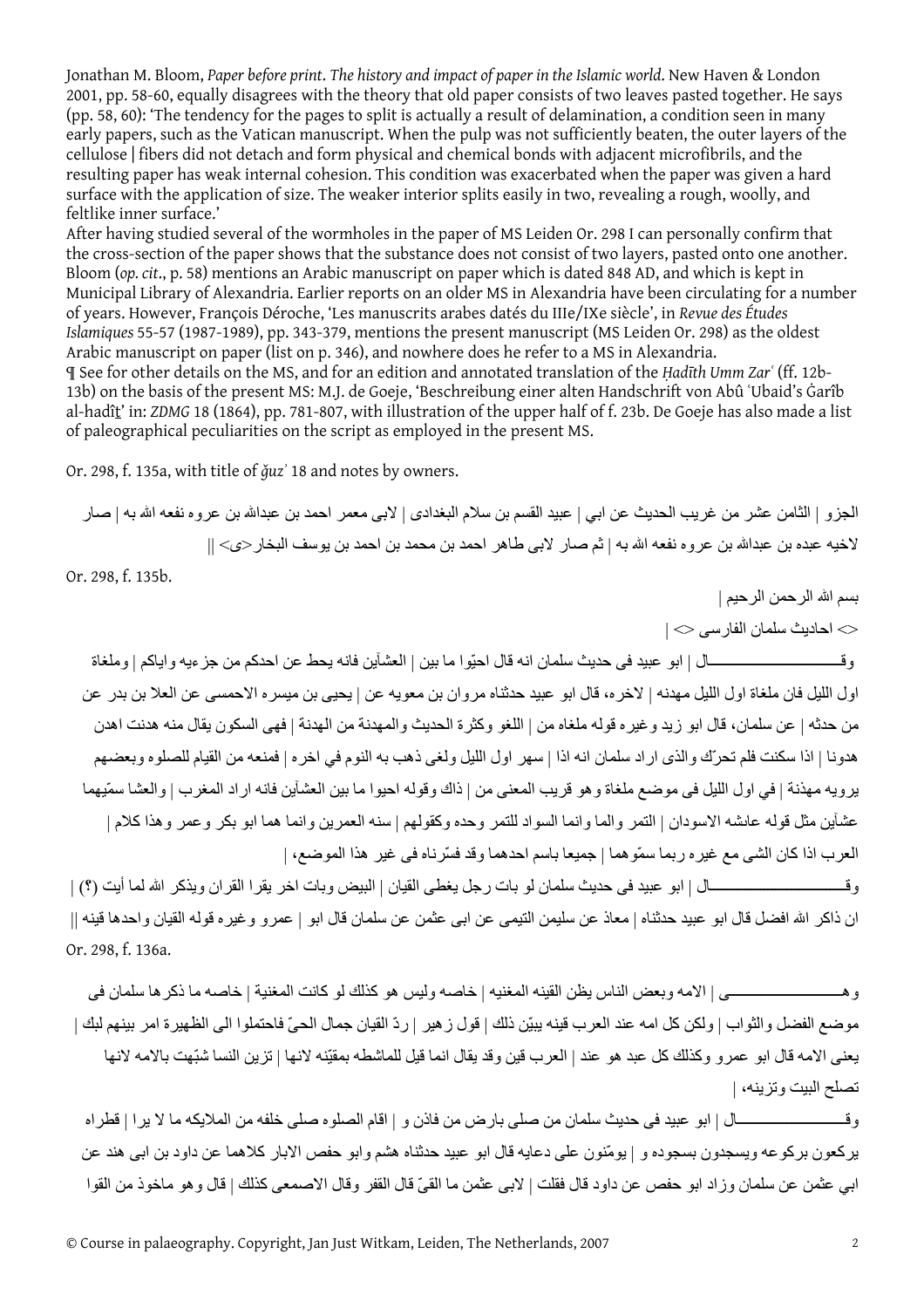وقال العجاج | قىّ تناصيها بلاد قىّ وقوله تناصيها ان تتصل بها | اخذ من الناصيه، وقوله قطراه يعنى طرفيه | القطر الطرف وجمعه اقطار ومنه قوله | ان استطعتم ان تنفذوا من اقطار السموات | والقتر مثل القطر، |

وقــــــــــــــــــــــــــــــــال | ابو عبيد فى حديث سلمان حين دخل عليه سعد يعوده | فجعل يبكى فقال سعد ما يبكيك يا با عبداالله || Or. 298, f. 136b.

قـــــــــــــــــــــــــــــــــال | واالله ما ابكى جزعا من الموت ولا حزنا على | الدنيا ولكن رسول االله صلى االله عليه عهد | الينا ليظن احدآم مثل زاد الراآب | وهذه الاساود حولى قال وما حوله الا مطهره | او اجّانه او جفنه قال حدثناه ابو معويه عن الاعمش عن ابى سفين طلحه بن نافع عن اشياخه عن | سلمان، قوله الاساود يعنى الشخوص من المتاع | وآل شخص سواد من متاع او انسان او غيره | ومثله الحديث الاخر اذا راى احدكم سوادا | بليل ولا يظن اجبر السوادين فانه يخافك كما | تخافه وجمع السواد اسوده ثم الاساود | جمع الجمع وقال الاعشى | تناهيتم عنا وقد كان فيكم اساود صرعى لم يوسّد قتيلها | يريد بالاساود الشخوص القتلى ، |



*Gharīb al-Ḥadīth*, by Abū ʿUbayd al-Qāsim b. Sallām al-Baghdādī. End of the text, followed by the colophon, with the date Dhū al-Qaʿda 252 [866]. MS Leiden Or. 298, f. 241b (detail).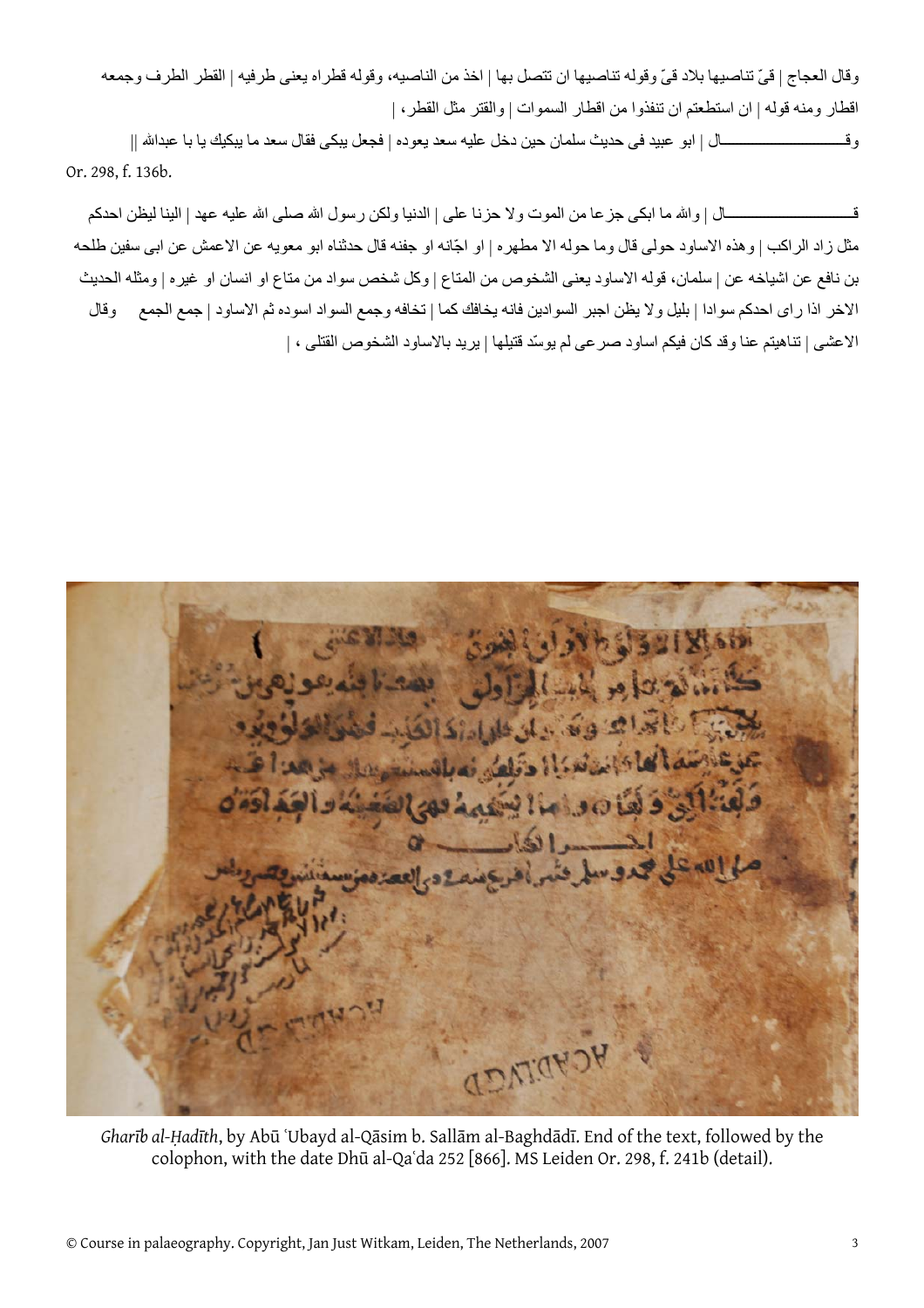

*Gharīb al-Ḥadīth*, by Abū ʿUbayd al-Qāsim b. Sallām al-Baghdādī. Title-page of *ǧuzʾ* 18, with title and names of owners. MS Leiden Or. 298, f. 135a.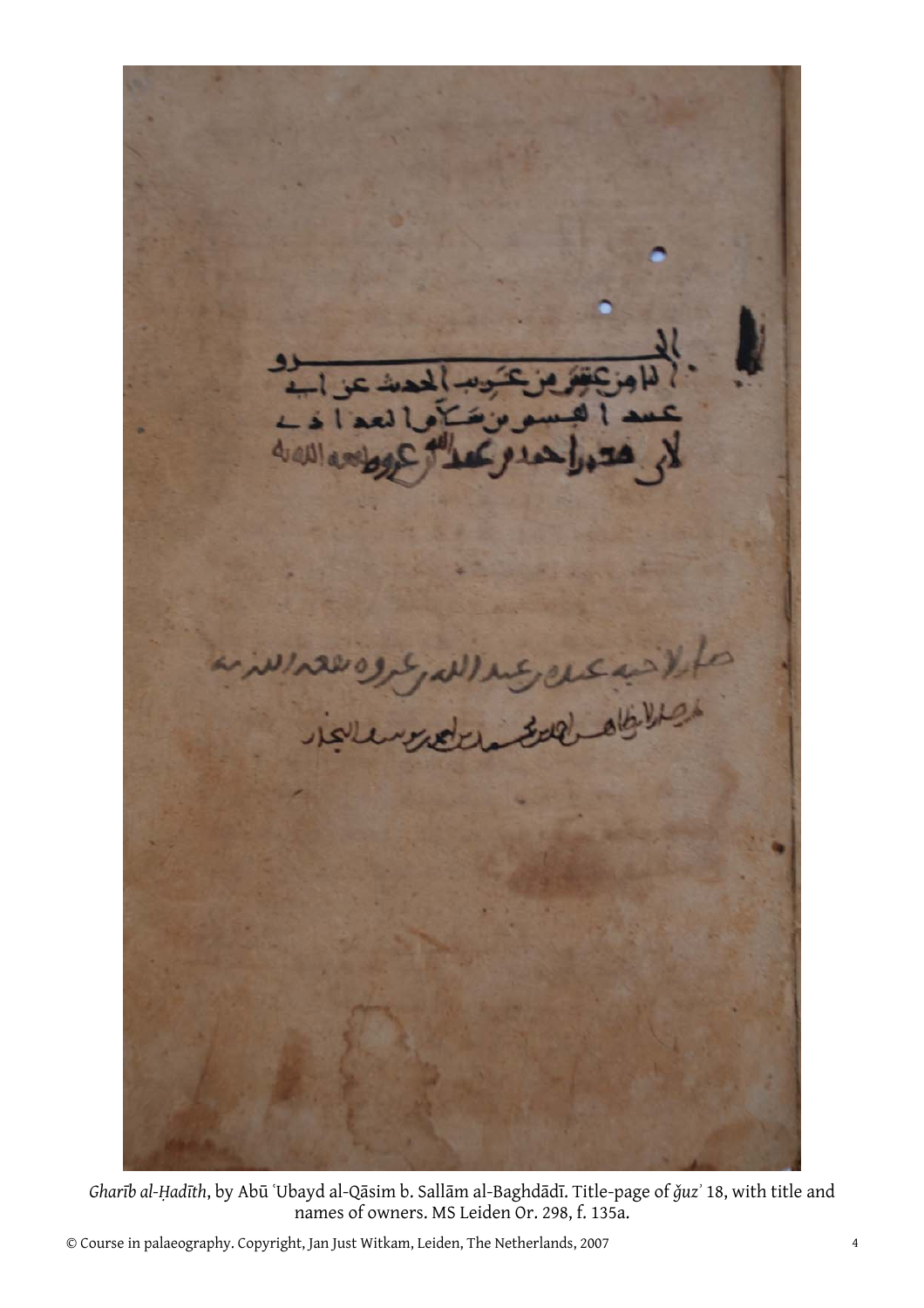LO  $101 \bullet$ r di  $\mathcal{H}$  $\overline{\mathbf{A}}$ Z 1 N G) د قد قسر **SOL** 

© Course in palaeography. Copyright, Jan Just Witkam, Leiden, The Netherlands, 2007 5 *Gharīb al-Ḥadīth*, by Abū ʿUbayd al-Qāsim b. Sallām al-Baghdādī. MS Leiden Or. 298, f. 135b.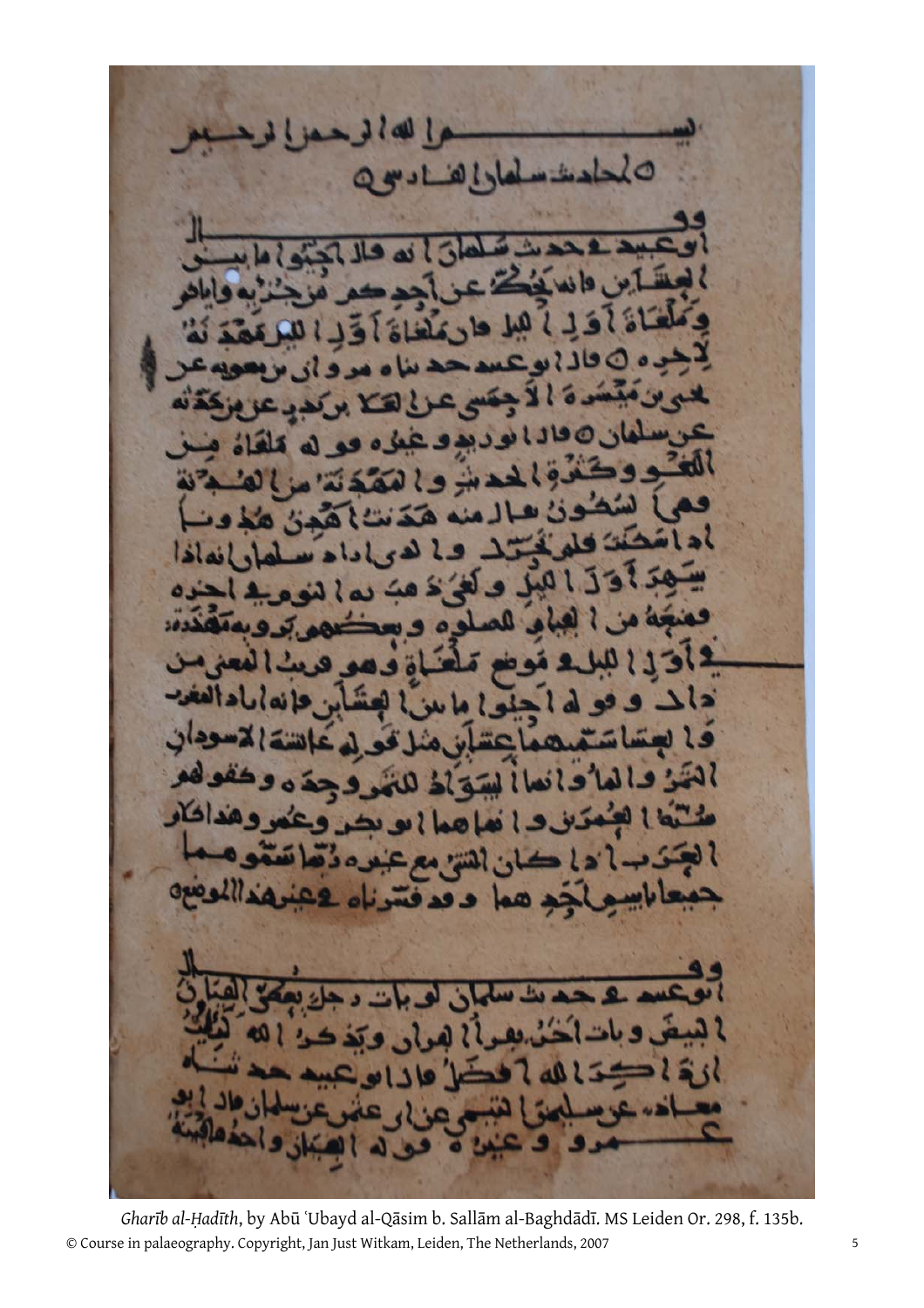$\sim$ ٠ M ه لا نعا ته 1 L.  $-311$ گ و ماد قا د  $\mathbf{S}$  $\sim$ 2  $\overline{\mathbf{A}}$  $\bf{C}$ a

© Course in palaeography. Copyright, Jan Just Witkam, Leiden, The Netherlands, 2007 6 *Gharīb al-Ḥadīth*, by Abū ʿUbayd al-Qāsim b. Sallām al-Baghdādī. MS Leiden Or. 298, f. 136a.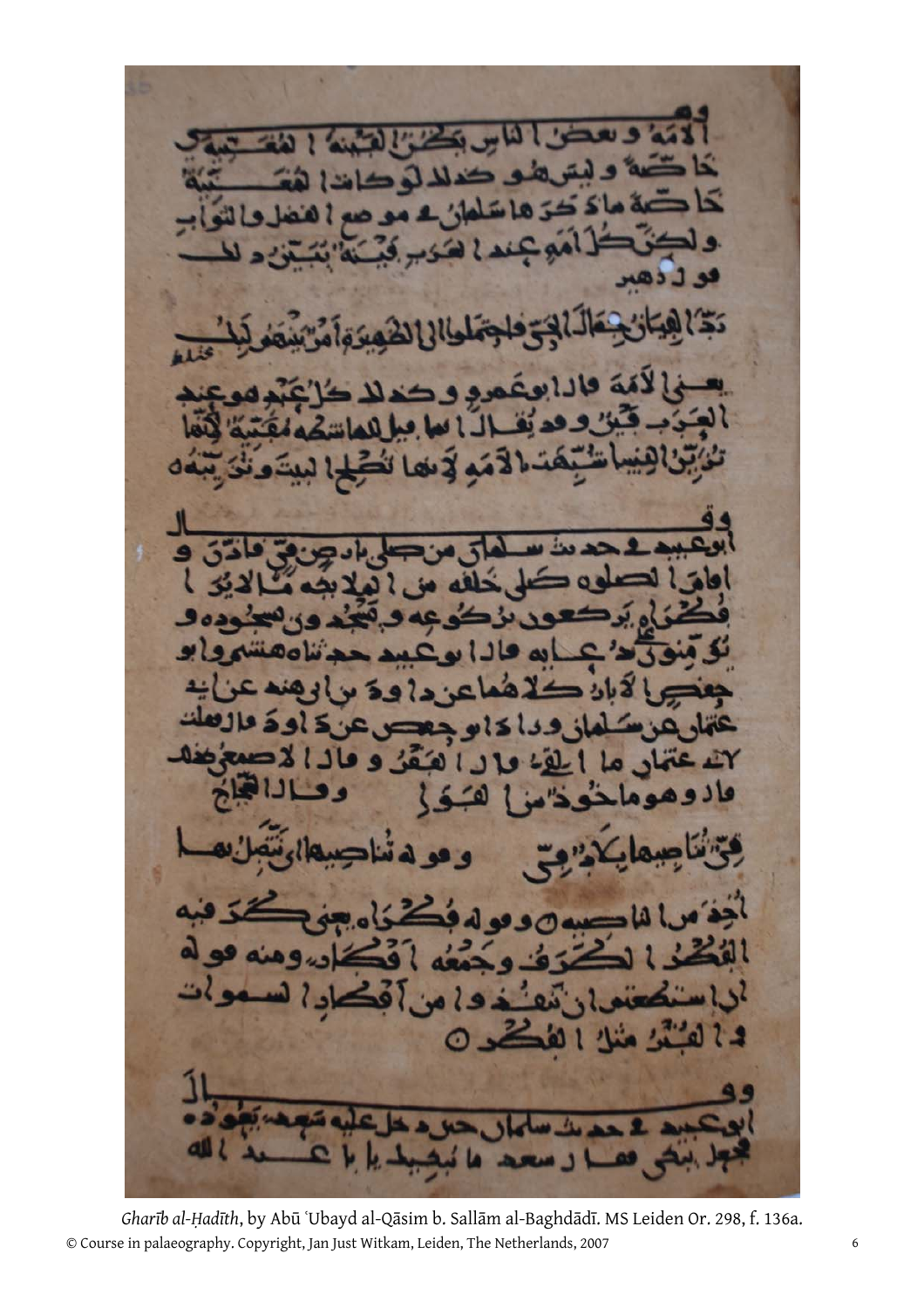G  $OY_{el}$ 

© Course in palaeography. Copyright, Jan Just Witkam, Leiden, The Netherlands, 2007 7 *Gharīb al-Ḥadīth*, by Abū ʿUbayd al-Qāsim b. Sallām al-Baghdādī. MS Leiden Or. 298, f. 136b.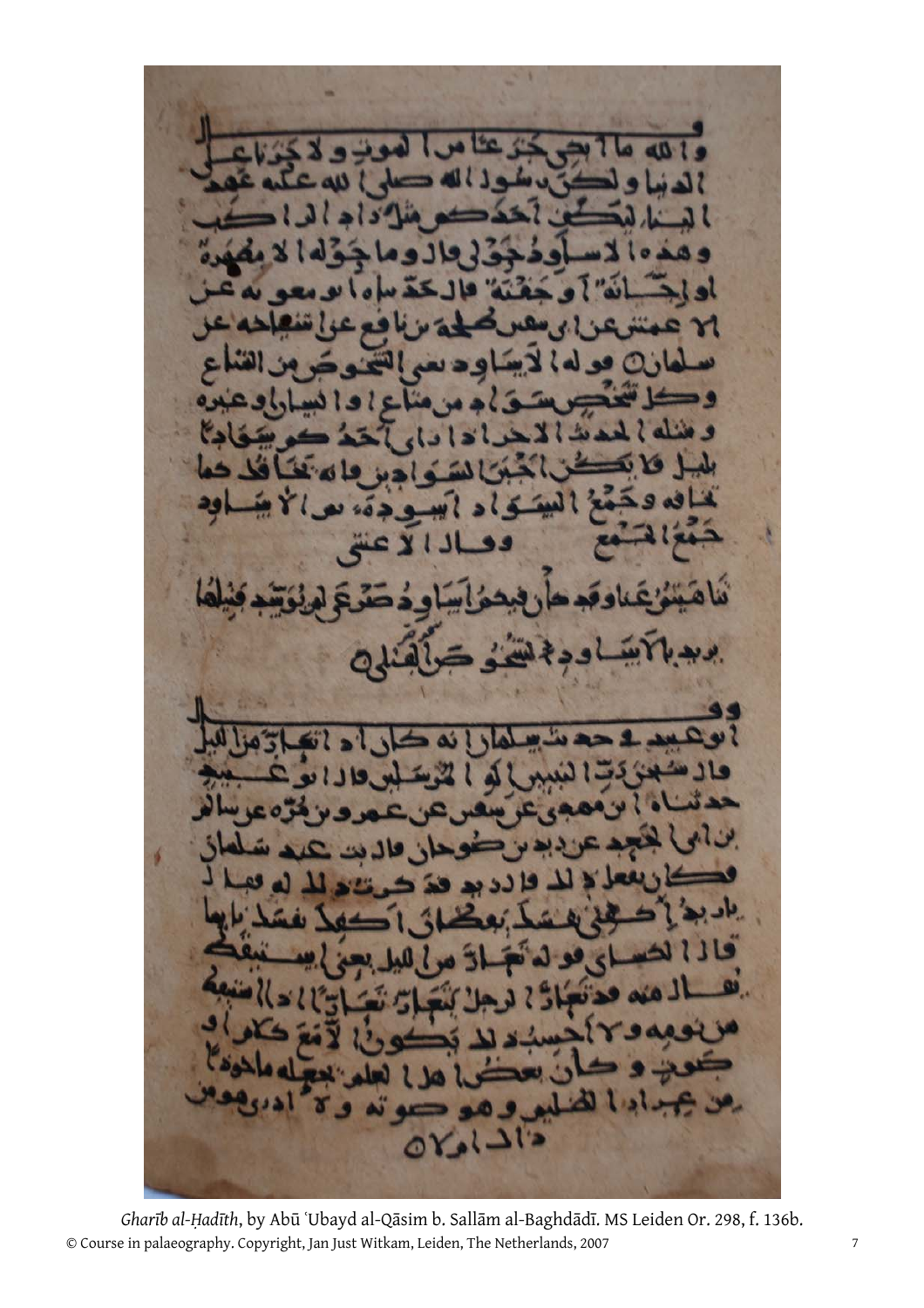a,  $01914$ ته ل كبد الله Lã P.  $-119a$ ۵Ļ عر ب عوا **M** 0)دامت معاذین **وا د**  $2e.85$ A'ss  $29<sub>1</sub>$  $3^{2}$ УY  $2.42$ ß á R عشر **SAS** ي ر 14202  $\triangle$ ا هغا على و. 94 ومنٌ! لذهَبَ و الْإ

© Course in palaeography. Copyright, Jan Just Witkam, Leiden, The Netherlands, 2007 8 *Gharīb al-Ḥadīth*, by Abū ʿUbayd al-Qāsim b. Sallām al-Baghdādī. MS Leiden Or. 298, f. 137a.